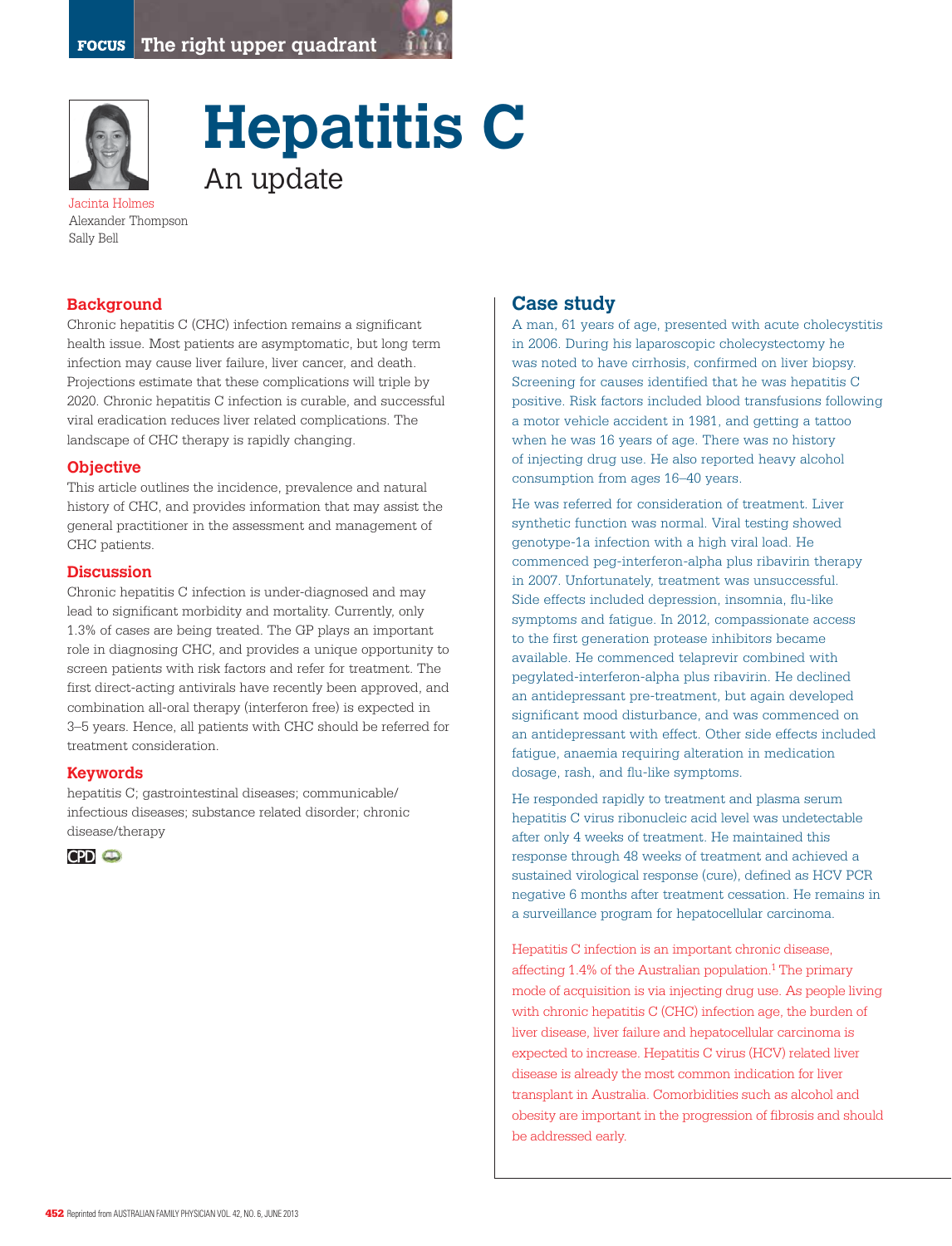

Hepatitis C is curable, particularly when treated early, thereby preventing the development of cirrhosis and cancer. Recently, the first generation of direct-acting antiviral agents have been approved for the treatment of genotype-1 HCV infection, and when used in combination with pegylated-interferon-alfa (peg-IFN) and ribavirin (RBV), increase cure rates significantly. Treatment will continue to evolve rapidly, with the expected arrival of well tolerated and efficacious all-oral combination therapies (interferon free) by 2015–16 for most genotypes. Thus, all patients should be referred for consideration of treatment.

# **Incidence and prevalence in Australia**

Recent estimates suggest that there are 226 700 people living with the HCV in Australia, of whom 85% have been diagnosed.<sup>1-3</sup> Approximately 10 000 new HCV infections occur in Australia per year, with 95% due to injecting drug use. A minority of patients acquire HCV via other modes of transmission; these patients were often born overseas and may have acquired HCV via unsterile vaccination, medical procedures, injection treatment, blood product transfusion from unscreened donors, acupuncture, endoscopy, or cultural practices such as public shaving or cupping.1,2

Despite this prevalence, only 3760 people with chronic HCV infection (less than 2%) are treated each year in Australia. The reasons for poor treatment uptake are multifactorial: relatively low overall treatment efficacy (54–56% for peg-IFN and RBV), long treatment duration (6–12 months), significant physical and psychological side effects, a high rate of comorbidities such as substance abuse and psychiatric disease, poor patient understanding of disease progression, and long waiting times to be assessed at tertiary hospital liver clinics.<sup>4–6</sup>

# **Natural history of infection**

## **Acute hepatitis C**

## **Duration of infection less than 6 months**

Acute hepatitis C is defined as clinical signs or symptoms of hepatitis or HCV antibody seroconversion within 6 months of presumed exposure. Only 16% of patients are symptomatic and the illness is often missed.<sup>7</sup> Symptoms may include fatigue/lethargy, myalgias, low grade fever, nausea and vomiting, right upper quadrant pain and jaundice. Twentyfive percent of patients will clear the infection spontaneously within 6 months of infection, but 75% progress to chronic hepatitis. Jaundice, symptomatic hepatitis, and the presence of the favourable host IL28B genotype, 'CC', are associated with spontaneous clearance.<sup>8</sup> Antibodies are not protective and patients can be reinfected with the same or other HCV genotypes following re-exposure.

# **Chronic hepatitis C**

## **Duration of infection more than 6 months**

Patients with CHC are usually asymptomatic, but may have nonspecific symptoms such as fatigue, nausea and right upper quadrant discomfort. Symptoms do not correlate with disease severity or

progression. Chronic hepatitis C is a slowly progressive disease, with approximately 5–7% of community cohorts progressing to cirrhosis at 20 years.<sup>9</sup> Factors associated with faster disease progression include significant alcohol ingestion (>40 g/L), co-infection with hepatitis B or HIV, age over 40 years at acquisition, marijuana use and obesity. Women appear to progress more slowly than men. To date, there have been no viral factors associated with progression. The natural history of CHC is presented in Figure 1.9-17

In 2006, 5600 individuals were estimated to have HCV related cirrhosis,18 but this number is expected to triple by 2020, resulting in an increase in the number of liver related admissions to hospital and deaths from liver failure and hepatocellular carcinoma.19 Currently HCV is the leading indication for liver transplantation, and hepatocellular carcinoma has the fastest rising incidence of any cancer in Australia, reflecting the increasing burden of end-stage liver disease.<sup>20</sup> Modelling studies estimate that treatment numbers need to rise to >10 000 per year to reduce long term disease burden and cost.<sup>18</sup>

# **Initial assessment and management**

Recommended screening for HCV and initial assessment of the patient is outlined Table 1. Patient education is summarised in Table 2.<sup>21,22</sup>

# **Who and when to refer for assessment and treatment**

The availability of efficacious new drugs for HCV, and the promise of well tolerated all-oral therapy on the horizon, means that every patient should now be considered for treatment. It is particularly important that patients with suspected cirrhosis are referred, as these patients have the most to gain from viral eradication, and require surveillance for complications such as varices and hepatocellular carcinoma.

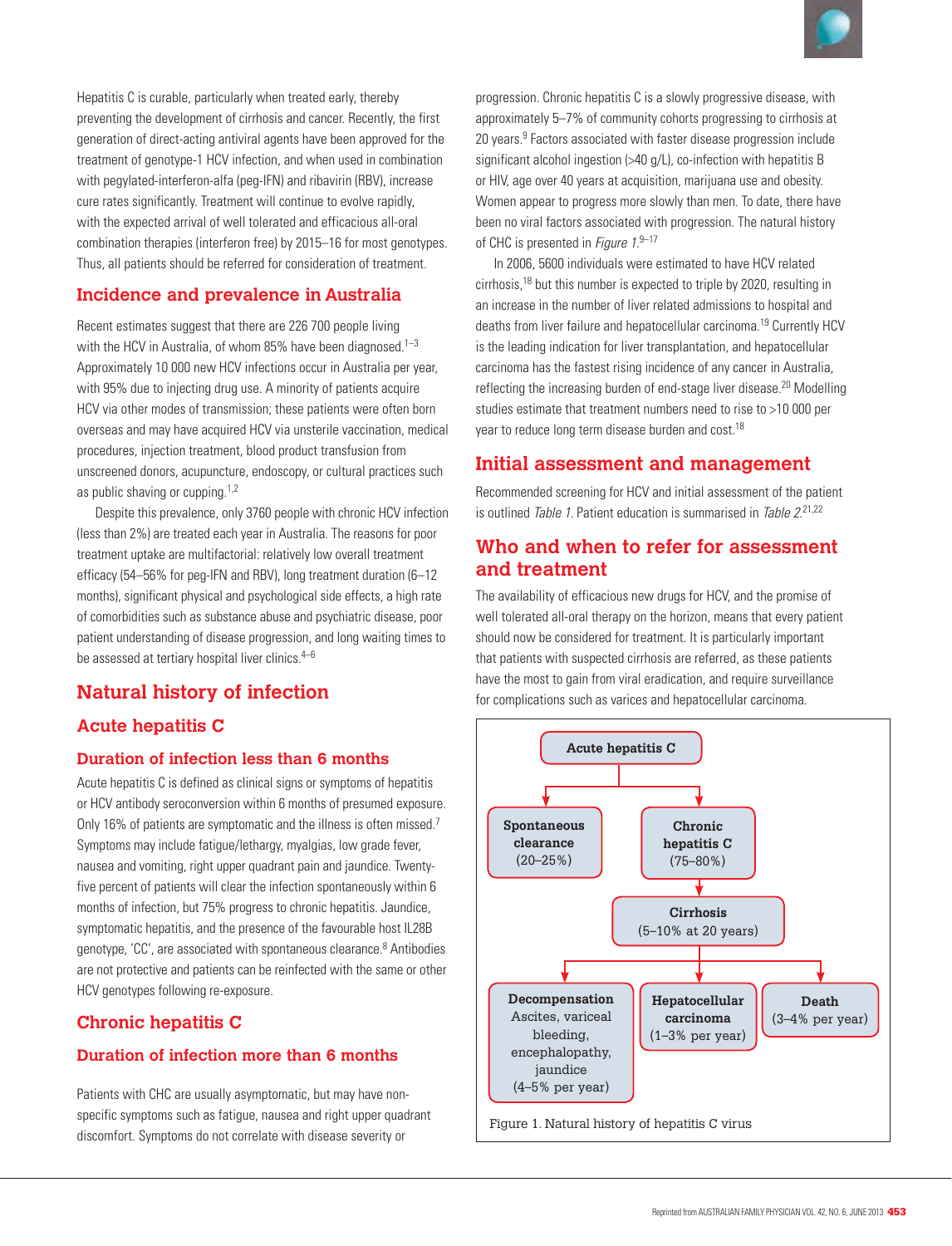

 The timing of treatment is determined by the stage of liver disease (mild-moderate vs advanced), by comorbidities that may complicate treatment, and by patient choice. The decision for treatment may be impacted upon in patients with a significant past history or current history of psychiatric illness, particularly those requiring hospitalisation, and those with active poorly controlled substance abuse, as these patients may not be suitable for current HCV therapy. However, these patients should still be referred for assessment, as they may have significant underlying liver disease, or may be suitable for the newer HCV therapies.

#### **Hepatitis C treatment in 2013**

Hepatitis C virus infection is curable, and viral eradication will prevent the long term liver complications of HCV infection. For the past decade, the standard-of-care treatment for CHC infection has been dual therapy with pegylated-interferon-alpha and ribavirin (peg-IFN+RBV). Treatment regimens are rapidly evolving. The first two direct-acting antiviral agents (DAAs) for genotype-1 HCV (HCV-1) were approved in Australia in 2012, and have been Pharmaceutical Benefits Scheme listed from 1 April 2013. These two drugs, telaprevir and boceprevir, are both inhibitors of the HCV NS3 protease, which is necessary for viral replication. They are specific

#### Table 1. Recommended screening for hepatitis C virus and initial patient assessment

#### **Who to screen**

- Patients with abnormal liver function tests
- History of past or current intravenous (and intranasal) drug use
- Received a blood transfusion or blood products before 1990
- • Migrants from high prevalence regions (Egypt, Pakistan, Mediterranean and Eastern Europe, Africa and southern Asia)
- History of tattoos or piercings
- History of incarceration
- Children of mothers with HCV
- Healthcare workers performing exposure prone procedures

#### **What to screen with**

- HCV antibody (serology): exposure to HCV (past or current infection)
- HCV RNA (qualitative PCR): current active HCV infection
- Liver function tests: raised ALT/AST

#### **Examination findings**

| Although neither specific or diagnostic, the following examination findings may suggest the underlying presence of cirrhosis |                                                                                             |                                                                                                         |  |  |  |
|------------------------------------------------------------------------------------------------------------------------------|---------------------------------------------------------------------------------------------|---------------------------------------------------------------------------------------------------------|--|--|--|
| Peripheral                                                                                                                   | Palmar erythema<br>Dupuytren contracture<br>Clubbing<br>Leukonychia<br>Peripheral hair loss | Asterixis<br>Petechiae or ecchymoses<br>Muscle wasting<br>Ankle oedema                                  |  |  |  |
| Face and chest.                                                                                                              | Jaundice<br>Fetor hepaticus<br>Gynaecomastia                                                | Parotid enlargement<br>Spider naevi                                                                     |  |  |  |
| Abdomen                                                                                                                      | Splenomegaly<br>Ascites<br>Caput medusae                                                    | Hepatomegaly (only in alcoholic liver disease,<br>haemochromatosis or with hepatocellular<br>carcinoma) |  |  |  |

## **Investigations**

| <b>Recommended tests</b>                      | Interpretation                                                                |  |
|-----------------------------------------------|-------------------------------------------------------------------------------|--|
| • Liver function tests                        | Inflammatory activity: ALT, AST                                               |  |
| $\bullet$ INR                                 | Synthetic function: albumin, bilirubin, INR                                   |  |
| $\bullet$ Full blood count.                   | Portal hypertension: platelet count                                           |  |
| $\bullet$ HCV genotype                        | Determines treatment options                                                  |  |
| • Hepatitis A and B and HIV                   | Important co-infections                                                       |  |
| serology                                      | Hepatitis A and B vaccines indicated if not immune                            |  |
| $\bullet$ Liver ultrasound                    | Excludes focal lesions, significant portal hypertension                       |  |
| Optional tests (ordered by specialist)        |                                                                               |  |
| $\bullet$ HCV RNA level                       | Quantitative PCR – predicts interferon response                               |  |
| $\bullet$ Host IL28B genotype                 | Host polymorphism that predicts interferon response and spontaneous clearance |  |
| • Liver FibroScan <sup>®</sup> or biochemical | Non-invasive marker of liver fibrosis/cirrhosis                               |  |
| marker of liver fibrosis                      |                                                                               |  |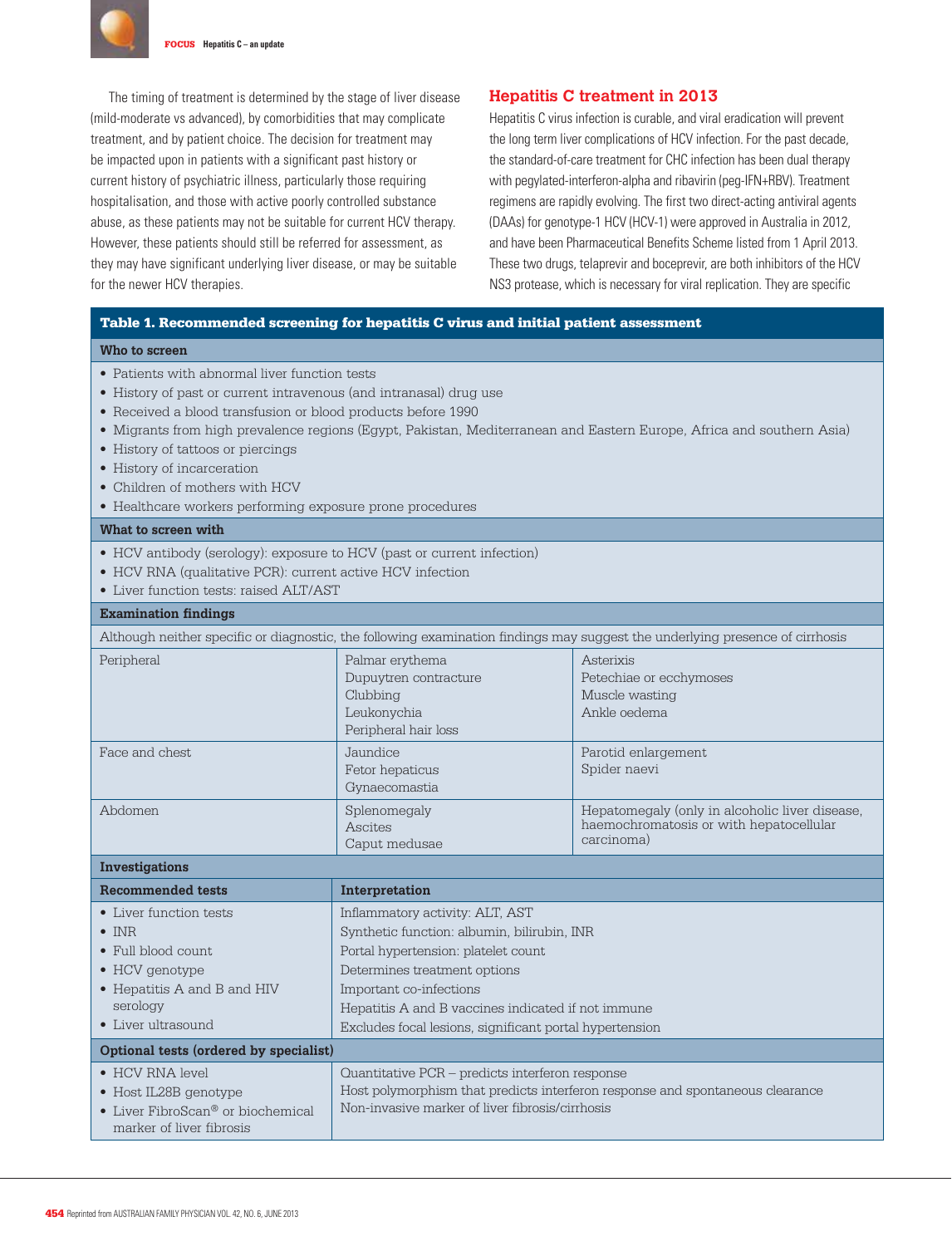

## Table 2. Recommended education for patients with hepatitis C virus

| <b>Transmission</b><br><b>Blood</b> | HCV is a blood borne virus, and hence is transmitted through direct blood-to-blood contact<br>HCV positive patients are not allowed to donate blood<br>Toothbrushes and razors should not be shared                                                                                                      |
|-------------------------------------|----------------------------------------------------------------------------------------------------------------------------------------------------------------------------------------------------------------------------------------------------------------------------------------------------------|
| HCV and pregnancy                   | Mother-to-baby transmission is low (5-7%)<br>Maternal HCV antibodies are present in infants for 18 months, hence testing should be performed<br>after this time<br>Caesarean section does not reduce the risk of transmission<br>Breast milk should be discarded if there is bleeding or cracked nipples |
| Sexual                              | Sexual transmission is very low among long term monogamous heterosexual partners (0-0.6%/year)                                                                                                                                                                                                           |
| Injecting drug use                  | HCV positive patients with ongoing intravenous drug use should be referred to needle syringe<br>exchange programs<br>Past HCV infection does not prevent re-infection                                                                                                                                    |

#### **Alcohol consumption**

Patients should be advised to abstain from alcohol if possible. Those who consume more than 40 g/day have an increased risk of more rapidly progression liver disease and should be counselled to stop alcohol consumption, and should be referred to drug and alcohol services

#### **Vaccination**

Currently there is no vaccine for HCV

Patients should be tested for and vaccinated against hepatitis A and hepatitis B if not immune

#### **Herbal remedies**

Silymarin (milk thistle) has been shown not to improve ALT, HCV RNA levels or outcomes in chronic hepatitis C<sup>20,21</sup>

for HCV-1. Both drugs must be used in combination with peg-IFN+RBV to prevent drug resistance. Triple therapy with telaprevir or boceprevir has significantly increased cure rates from 40–50% to 70–75%, and offers the possibility of short duration therapy in approximately 50% of patients. Triple therapy is also effective for patients who have previously failed dual therapy with peg-IFN+RBV. Peg-IFN+RBV remains the standard of care for all other HCV genotypes. Table 3 outlines the current treatment regimens, duration of therapy, expected cure rates (sustained virological response, defined as negative HCV PCR at 6 months post cessation of therapy), potential side effects and their management.

Unfortunately, current treatment regimens are often poorly tolerated. Not all patients are candidates for therapy, and appropriate patient selection is important. Patients with cirrhosis have a greater risk of treatment related adverse events. Patients with decompensated cirrhosis cannot currently be treated. They should be referred to a tertiary centre for assessment. Treatment is also contraindicated in patients with in some autoimmune disorders, and with significant or unstable psychiatric disease, particularly psychosis and severe depression.

As successful interferon therapy requires good compliance and regular review, isolated or socially unstable patients may struggle to complete treatment. This includes the homeless, recently discharged prisoners and chaotic injecting drug users. Stable individuals with stable drug habits can often be treated with co-operation between their hepatitis C physician and experienced drug and alcohol physician. Pharmacotherapy for substance abuse is often helpful before antiviral therapy, and methadone or buprenorphine should not be weaned before referral.

Fortunately, interferon-free treatment regimens are now on the horizon. Oral DAAs and combinations that target multiple steps in the viral life cycle are in development. These include next generation protease inhibitors, polymerase inhibitors (nucleoside, non-nucleoside) and NS5a

inhibitors. All oral combination DAA regimens promise high efficacy rates, short duration and significantly reduced toxicity. It is likely that the first IFN-free regimens will be licensed in Australia within the next 3–5 years.

# **HCV and HIV co-infection**

Hepatitis C virus and HIV share similar modes of transmission, and therefore co-infection with HCV and HIV is common. All HIV-positive patients should be screened for HCV. Chronic liver disease has emerged as one of the most important comorbidities among HIV-HCV co-infected patients, and data suggest that the natural history of HCV is more aggressive in HIV-positive patients. Antiviral therapy should therefore be considered and both treatment regimens and outcomes are similar to those seen in mono-infected patients. However, there are many drug interactions that must be taken into consideration when prescribing DAAs, in particular with the anti-retroviral agents that are used in HIV treatment. These patients should be treated by physicians who are experienced in managing HIV and HIV/HCV co-infection, or be enrolled in shared care programs if treating doctors are less familiar with the newer HCV therapies.

## **Conclusion**

Chronic hepatitis C infection remains a significant health issue and may lead to the development of liver cirrhosis, liver failure and hepatocellular carcinoma. The incidence of these complications is expected to continue to rise and peak by 2020. However, HCV is curable, and viral eradication has been shown to reduce these complications and improve quality of life. Hepatitis C virus remains underdiagnosed; hence, all patients with risk factors or a high clinical index of suspicion should be screened and referred for treatment. The addition of telaprevir and boceprevir for genotype-1 infection,